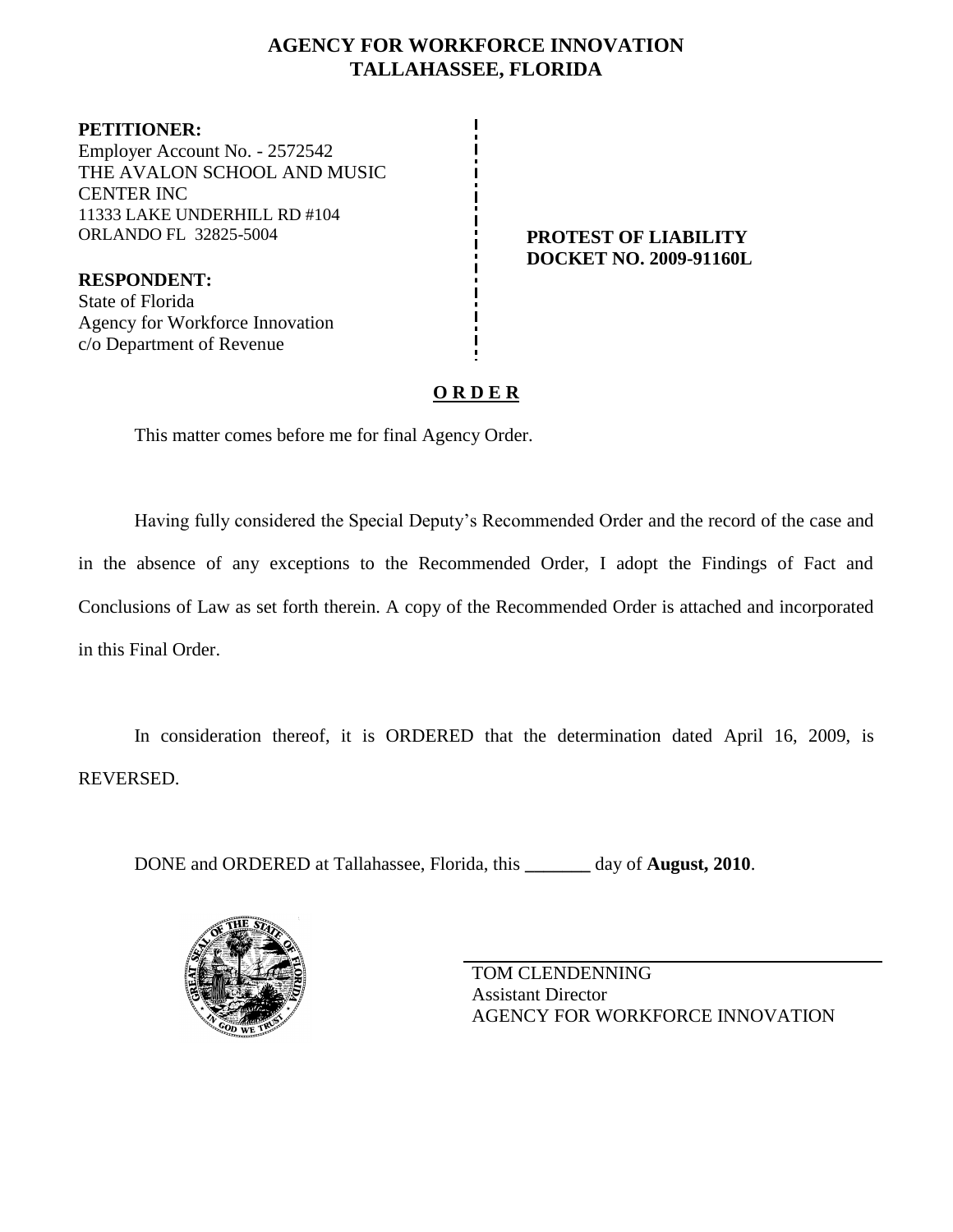# **AGENCY FOR WORKFORCE INNOVATION Unemployment Compensation Appeals**

MSC 346 Caldwell Building 107 East Madison Street Tallahassee FL 32399-4143

#### **PETITIONER:**

Employer Account No. - 2572542 THE AVALON SCHOOL AND MUSIC CENTER INC 11333 LAKE UNDERHILL RD #104 ORLANDO FL 32825-5004

#### **PROTEST OF LIABILITY DOCKET NO. 2009-91160L**

# **RESPONDENT:**

State of Florida Agency for Workforce Innovation c/o Department of Revenue

# **RECOMMENDED ORDER OF SPECIAL DEPUTY**

TO: Director, Unemployment Compensation Services Agency for Workforce Innovation

This matter comes before the undersigned Special Deputy pursuant to the Petitioner's protest of the Respondent's determination dated April 16, 2009.

After due notice to the parties, a telephone hearing was held on May 12, 2010. The Petitioner, represented by the Petitioner's president, appeared and testified. Two piano teachers testified as witnesses. The Respondent, represented by a Department of Revenue Tax Specialist II, appeared and testified. The Joined Party appeared and testified.

The record of the case, including the recording of the hearing and any exhibits submitted in evidence, is herewith transmitted. Proposed Findings of Fact and Conclusions of Law were received from the Petitioner.

#### **Issue:**

Whether services performed for the Petitioner by the Joined Party and other individuals working as piano teachers constitute insured employment pursuant to Sections 443.036(19), 443.036(21); 443.1216, Florida Statutes, and if so, the effective date of the liability.

### **Findings of Fact:**

1. The Petitioner is a corporation which was formed in 2005 to operate a private school to teach music to the students. The students are taught on the Petitioner's premises by music teachers who are classified by the Petitioner as independent contractors. All of the teachers are paid at the same hourly rate of pay. Many of the teachers have taught music at other private schools where they were classified by those schools as independent contractors. Some of the teachers concurrently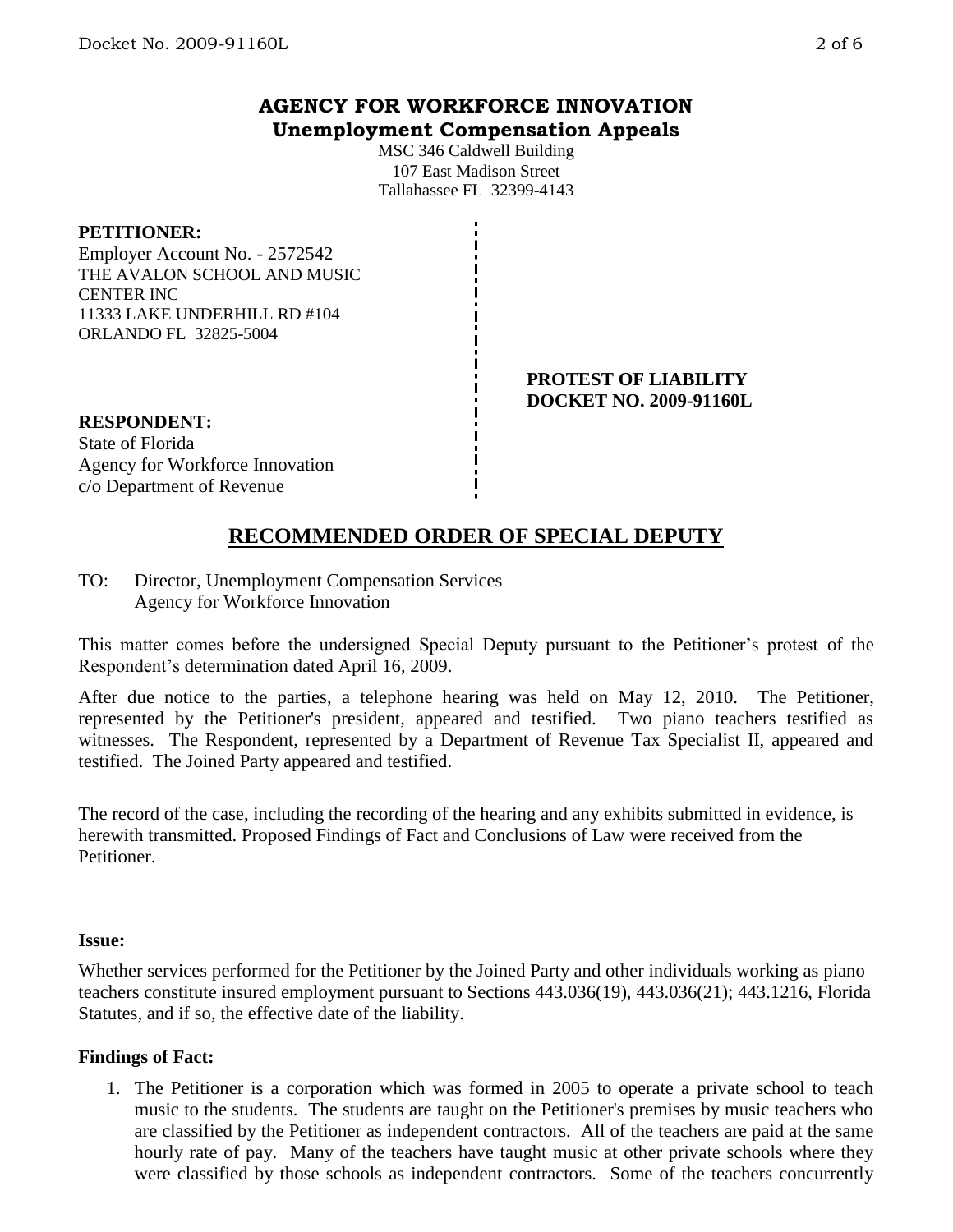work at other private music schools in the area while teaching at the Petitioner's school. Some of the teachers also have their own private students.

- 2. The Joined Party is an individual who has taught piano and voice at other schools as an independent contractor. The Joined Party also has her own private piano and voice students. In approximately August 2007 the Joined Party applied for employment with the Petitioner for the position of full time manager of the Petitioner's school. The Petitioner hired the Joined Party for the position of school manager. At the time of hire the Joined Party informed the Petitioner that it was her goal to transition from her employment as school manager to become an independent contractor providing music lessons to the Petitioner's students.
- 3. The Petitioner trained the Joined Party for the position of school manager. The training included training on how to deal with students and how to compute the teachers' pay. The Petitioner paid the Joined Party by the hour worked and withheld payroll taxes from the pay. At the end of each year the Petitioner reported the Joined Party's wages on Form W-2. The Petitioner paid unemployment compensation tax to the State of Florida on the Joined Party's wages.
- 4. Each teacher notifies the Petitioner at the time of hire of the days and hours the teacher is available to teach. As manager it was the Joined Party's responsibility to match the students to the teachers and to fill each teacher's schedule during each teacher's dates and times of availability. The Joined Party was responsible for advertising the Petitioner's school, for enrolling students, meeting with parents, and computing the pay earned by the teachers. The Joined Party was aware that all of the teachers were hired to be independent contractors.
- 5. In addition to her duties as school manager the Joined Party provided music lessons for some of the Petitioner's students. The Joined Party signed a written independent contractor agreement on October 11, 2007, for the services performed as a teacher. The Petitioner paid the Joined Party at the same music lesson rate of pay as was paid to all of the other teachers. The Petitioner did not withhold any payroll taxes from the Joined Party's earnings as a teacher because, like all of the other teachers, the Joined Party was classified as an independent teacher. The Petitioner did not pay unemployment compensation tax on the Joined Party's earnings from teaching. At the end of the year the Petitioner reported the Joined Party's earnings from teaching on Form 1099-MISC as nonemployee compensation.
- 6. The Joined Party gradually took on more and more students. Also, the Joined Party continued to teach her own private students who were not associated with the Petitioner's school. On July 31, 2008, the Joined Party chose to resign from her position as school manager to fulfill her goal of transitioning to performing services just as a teacher.
- 7. The Petitioner does not provide any training for the music teachers. The Petitioner does not provide sheet music, lesson plans, or music books for the students and teachers. The teachers determine how to teach the students and what materials to use. The Petitioner does not provide the musical instruments with the exception that the Petitioner provides the pianos for the piano and voice students.
- 8. The Petitioner provides the teachers with a shirt bearing the Petitioner's name and logo. The teachers are required to wear either the shirt provided by the Petitioner or other fashionable, conservative, clothing. The Petitioner requests that the teachers not wear faded blue jeans, torn or ripped clothes, T-shirts, or clothing that is not appropriate for a family environment. The Joined Party did not always wear the shirt provided by the Petitioner. The Petitioner did not tell the Joined Party that she had to wear the shirt and she was never reprimanded for not wearing the shirt.
- 9. The Petitioner requests that the teachers plan the lessons in advance to avoid interruptions during the lessons. The teachers should not talk on a cell phone during a lesson and should not eat during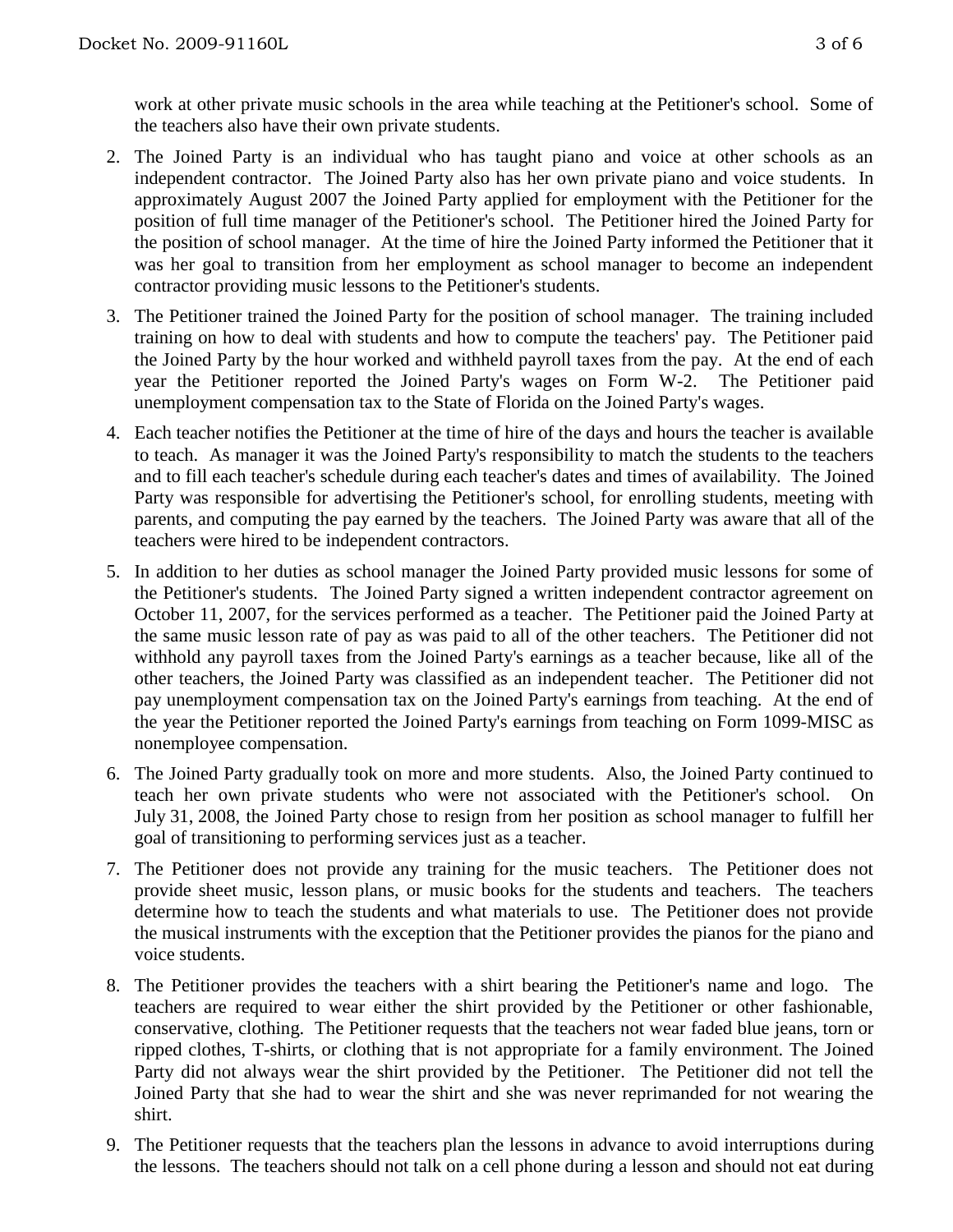a lesson. The teachers should not take time from one student's lesson time to meet with the parents of another student. The lesson time is to be used only for teaching the student who has paid for the lesson. The Petitioner requests that the teachers arrive at the school fifteen minutes before the scheduled time for the first student to ensure that the lessons begin on time and that the students receive the full lessons which the students/parents have paid for.

- 10. The Petitioner requires the students/parents to prepay for the music lessons. Each music teacher is paid on a monthly basis, based on the number of lessons scheduled for the teacher during the month. The Petitioner does not provide any fringe benefits for the teachers such as health insurance or paid vacations.
- 11. The school schedules recitals, concerts, and music festivals at which the students perform. The music teachers are required to participate in the recitals, concerts, and music festivals. The teachers do not receive extra pay for participating because the recitals, concerts, and music festivals are considered to be a regular part of the music lessons.
- 12. The teachers are not required to personally perform the work. If a teacher is unable to teach a lesson as scheduled, the teacher may obtain another teacher to teach the lesson. If the teacher is unable to obtain a substitute, the teacher is required to notify the Petitioner and the Petitioner will schedule a substitute. The teacher is responsible for paying the substitute teacher.
- 13. The Joined Party was frequently late arriving for her scheduled students. Although the Joined Party extended the lessons to make up for the missed time, the Petitioner received complaints from students/parents. As a result the Petitioner notified the Joined Party on February 11, 2009, that effective immediately the Joined Party was no longer a contracted music teacher at the school.

### **Conclusions of Law:**

- 14. The issue in this case, whether services performed for the Petitioner constitute employment subject to the Florida Unemployment Compensation Law, is governed by Chapter 443, Florida Statutes. Section 443.1216(1)(a)2., Florida Statutes, provides that employment subject to the chapter includes service performed by individuals under the usual common law rules applicable in determining an employer-employee relationship.
- 15. The Supreme Court of the United States held that the term "usual common law rules" is to be used in a generic sense to mean the "standards developed by the courts through the years of adjudication." United States v. W.M. Webb, Inc., 397 U.S. 179 (1970).
- 16. The Supreme Court of Florida adopted and approved the tests in 1 Restatement of Law, Agency 2d Section 220 (1958), for use to determine if an employment relationship exists. See Cantor v. Cochran, 184 So.2d 173 (Fla. 1966); Miami Herald Publishing Co. v. Kendall, 88 So.2d 276 (Fla. 1956); Magarian v. Southern Fruit Distributors, 1 So.2d 858 (Fla. 1941); see also Kane Furniture Corp. v. R. Miranda, 506 So.2d 1061 (Fla. 2d DCA 1987).
- 17. Restatement of Law is a publication, prepared under the auspices of the American Law Institute, which explains the meaning of the law with regard to various court rulings. The Restatement sets forth a nonexclusive list of factors that are to be considered when judging whether a relationship is an employment relationship or an independent contractor relationship.
- 18. 1 Restatement of Law, Agency 2d Section 220 (1958) provides:
	- (1) A servant is a person employed to perform services for another and who, in the performance of the services, is subject to the other's control or right of control.
	- (2) The following matters of fact, among others, are to be considered: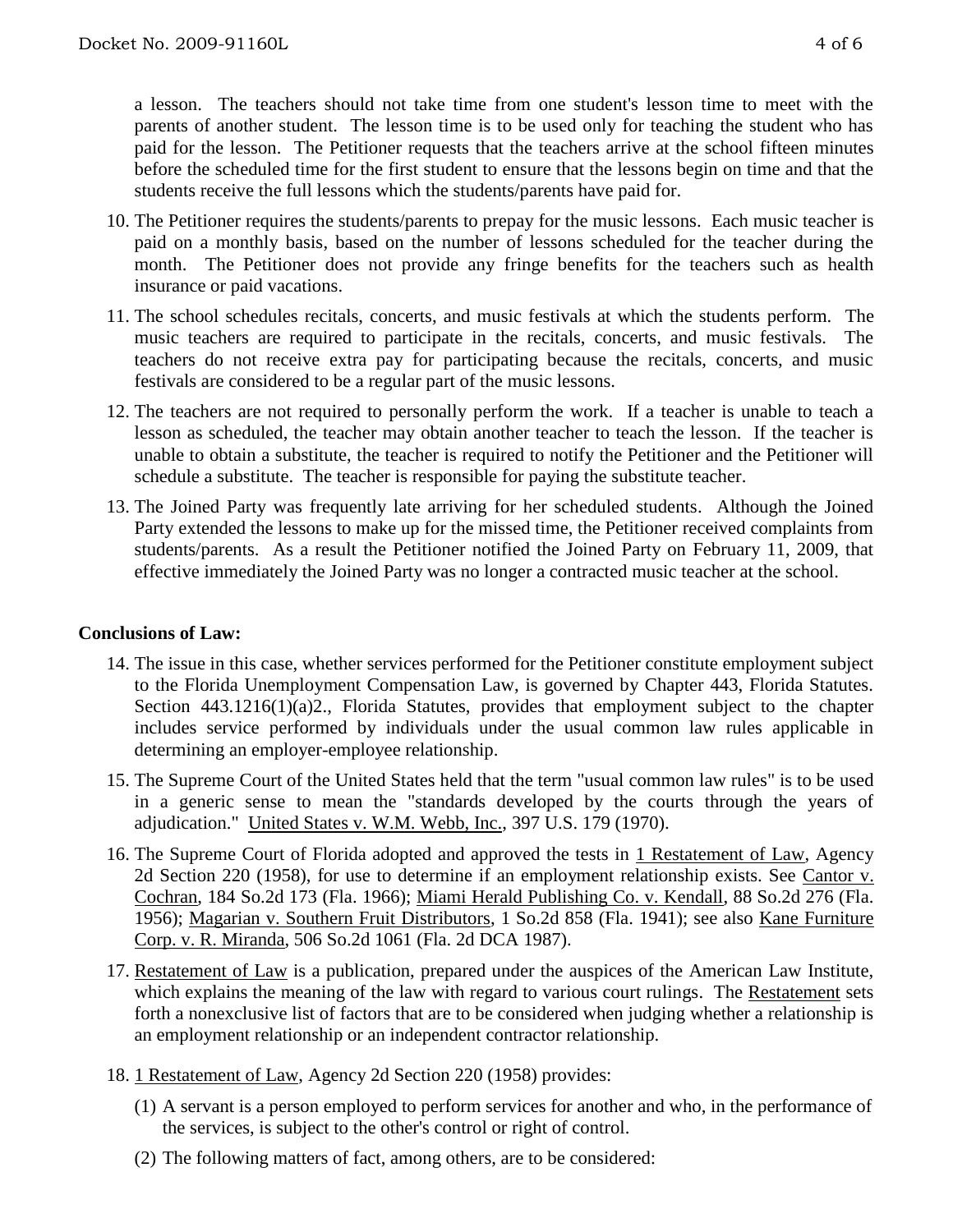- (a) the extent of control which, by the agreement, the business may exercise over the details of the work;
- (b) whether or not the one employed is engaged in a distinct occupation or business;
- (c) the kind of occupation, with reference to whether, in the locality, the work is usually done under the direction of the employer or by a specialist without supervision;
- (d) the skill required in the particular occupation;
- (e) whether the employer or the worker supplies the instrumentalities, tools, and the place of work for the person doing the work;
- (f) the length of time for which the person is employed;
- (g) the method of payment, whether by the time or by the job;
- (h) whether or not the work is a part of the regular business of the employer;
- (i) whether or not the parties believe they are creating the relation of master and servant;
- (j) whether the principal is or is not in business.
- 19. Comments in the Restatement explain that the word "servant" does not exclusively connote manual labor, and the word "employee" has largely replaced "servant" in statutes dealing with various aspects of the working relationship between two parties.
- 20. In Department of Health and Rehabilitative Services v. Department of Labor & Employment Security, 472 So.2d 1284 (Fla. 1<sup>st</sup> DCA 1985) the court confirmed that the factors listed in the Restatement are the proper factors to be considered in determining whether an employer-employee relationship exists. However, in citing La Grande v. B&L Services, Inc., 432 So.2d 1364, 1366 (Fla.  $1<sup>st</sup>$  DCA 1983), the court acknowledged that the question of whether a person is properly classified an employee or an independent contractor often cannot be answered by reference to "hard and fast" rules, but rather must be addressed on a case-by-case basis.
- 21. It is undisputed that the services performed by the Joined Party as school manager were performed in covered employment. The dispute involves whether the services performed by the Joined Party as a piano and voice teacher were performed as an employee or as an independent contractor.
- 22. The Joined Party previously worked for other schools as a music teacher and was classified by those schools as an independent contractor. Other teachers who performed services for the Petitioner also worked at other schools as independent contractors. Some of the teachers, including the Joined Party, had their own private students. These facts reveal that, in the locality of the Petitioner's school, music lessons are usually provided by specialists without supervision, or in other words, by independent contractors.
- 23. There was a clear understanding between the Petitioner and the Joined Party that the Joined Party would perform services as an independent contractor. The Joined Party entered into a written independent contractor agreement for her services as a teacher*.* The Florida Supreme Court held that in determining the status of a working relationship, the agreement between the parties should be examined if there is one. The agreement should be honored, unless other provisions of the agreement, or the actual practice of the parties, demonstrate that the agreement is not a valid indicator of the status of the working relationship. Keith v. News & Sun Sentinel Co., 667 So.2d 167 (Fla. 1995).
- 24. The Joined Party is a skilled musician and music teacher. The Petitioner did not provide any training to the Joined Party concerning how to teach the students. The greater the skill or special knowledge required to perform the work; the more likely the relationship will be found to be one